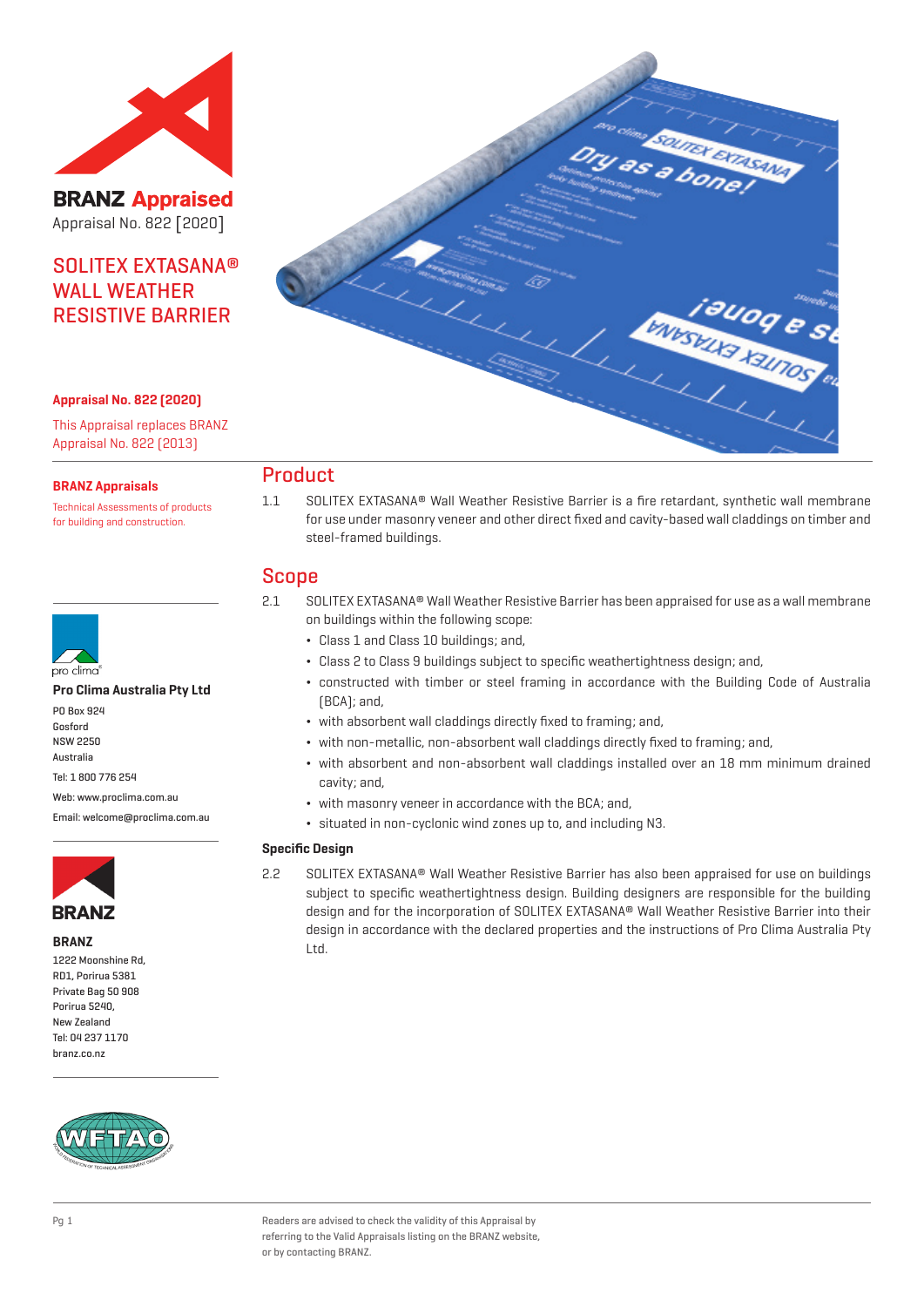Appraisal No. 822 [2020]

**BRANZ Appraised** 



# Building Regulations

## **Building Code of Australia (BCA):**

3.1 In the opinion of BRANZ, SOLITEX EXTASANA® Wall Weather Resistive Barrier, if used, designed, installed and maintained in accordance with the statements and conditions of this Appraisal, will contribute to meeting the following provisions of the National Construction Code (NCC):

**NCC 2019 Building Code of Australia - Volume One (NCC Volume One)**

**Part C1 - FIRE RESISTANCE AND STABILITY:** Deemed-to-satisfy Provision C1.9 [e] [vi]. SOLITEX EXTASANA® Wall Resistive Barrier will meet this requirement. See Paragraphs 10.1 and 10.2.

**Part F1 - DAMP AND WEATHERPROOFING:** Performance Requirement FP1.4 SOLITEX EXTASANA® Wall Resistive Barrier will contribute to meeting this requirement. Deemed-to-satisfy Provision F1.6. SOLITEX EXTASANA Wall Resistive Barrier will meet this requirement. See Paragraphs 13.1 and 13.2.

**Part F6 - CONDENSATION MANAGEMENT:** Performance Requirement FP6.1. SOLITEX EXTASANA® Wall Weather Resistive Barrier will contribute to meeting this requirement. See Paragraphs 14.1 - 14.3.

**Part G5 - CONSTRUCTION IN BUSHFIRE PRONE AREAS:** Performance Requirement GP5.1. SOLITEX EXTASANA® Wall Weather Resistive Barrier will contribute to meeting this requirement. Deemedto-satisfy Provision G5.2. SOLITEX EXTASANA® Wall Resistive will contribute to meeting this requirement. See Paragraph 12.1.

**NCC 2019 Building Code of Australia - Volume Two (NCC Volume Two)**

**Part 2.2 DAMP AND WEATHERPROOFING:** Performance Requirement P2.2.2. SOLITEX EXTASANA® Wall Weather Resistive Barrier will contribute to meeting this requirement. See Paragraphs 13.1 and 13.2.

**Part 2.4 HEALTH AND AMENITY:** Performance Requirement P2.4.7. SOLITEX EXTASANA® Wall Weather Resistive Barrier will contribute to meeting this requirement. See Paragraphs 14.1 and 14.2.

**Part 2.7 ANCILLARY PROVISIONS AND ADDITIONAL CONSTRUCTION REQUIREMENTS:** Performance Requirement P2.7.5. SOLITEX EXTASANA® Wall Weather Resistive Barrier will contribute to meeting this requirement. See Paragraph 12.1.

Part 3.7 FIRE SAFETY: Deemed-to-satisfy Provision 3.7.1.1 [f]. SOLITEX EXTASANA<sup>®</sup> Wall Weather Resistive Barrier will meet this requirement. See Paragraph 10.1.

**Part 3.8 HEALTH AND AMENITY:** Deemed-to-satisfy Provision 3.8.7.2. SOLITEX EXTASANA® Wall Weather Resistive Barrier will meet this requirement. See Paragraphs 14.1 and 14.3.

# Technical Specification

- 4.1 SOLITEX EXTASANA® Wall Weather Resistive Barrier is a monolithic, non-porous, synthetic membrane for use under wall claddings. The product consists of a water-resistant Thermoplastic Elastomer Ether Ester (TEEE) film laminated between two layers of non-woven spun-bonded polypropylene. SOLITEX EXTASANA® Wall Weather Resistive Barrier is coloured blue on the top face and grey on the bottom face.
- 4.2 The product is 0.6 mm thick and supplied in rolls 1.5 m wide x 36.5 m long and 2.74 m wide x 36.5 m long. The product is printed with the SOLITEX EXTASANA® logo and other product information (including batch number) repeated along the length of the roll. The rolls are wrapped in clear polythene film.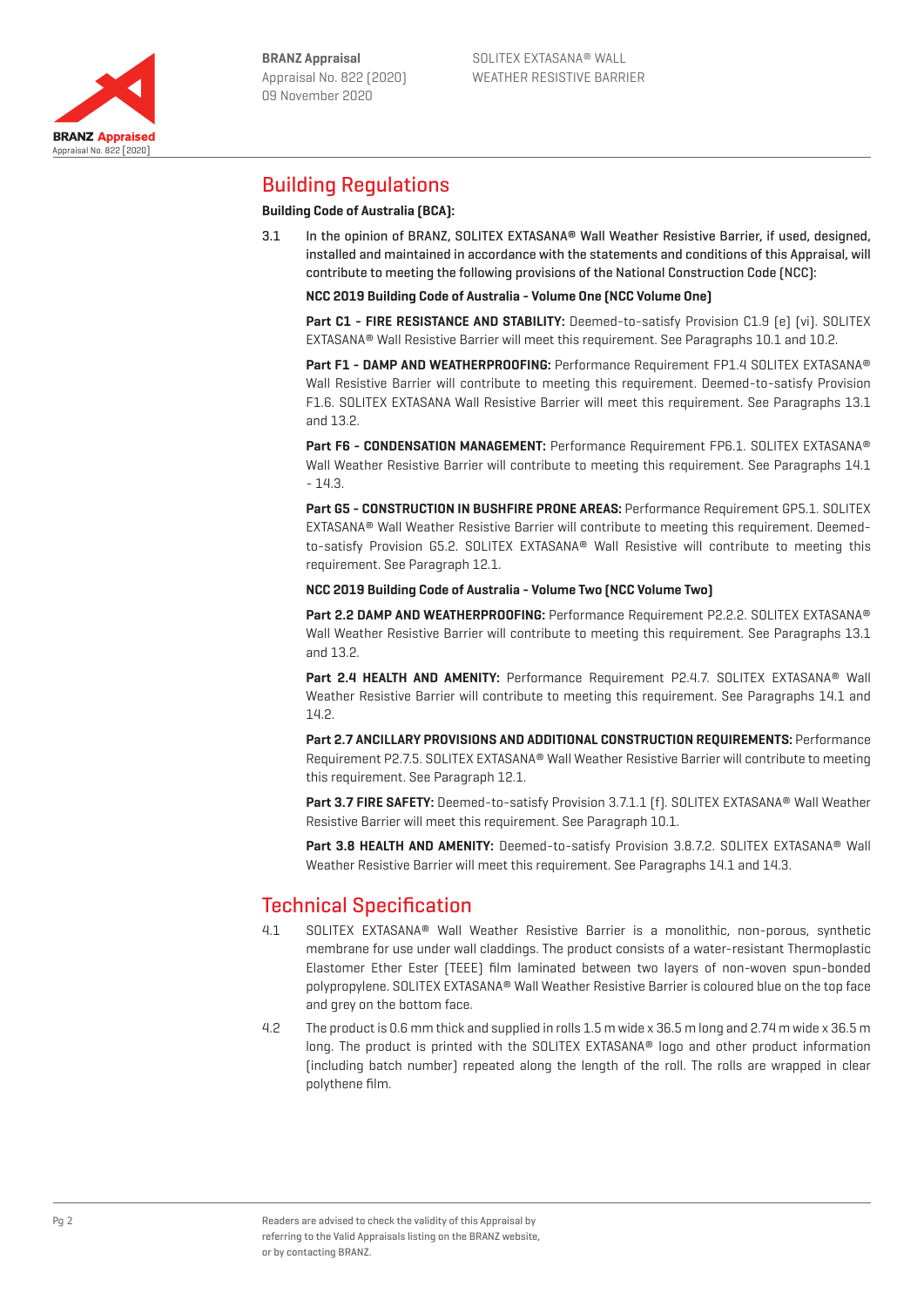

#### **Accessories**

- 4.3 Accessories used with SOLITEX EXTASANA® Wall Weather Resistive Barrier which are supplied by the installer are:
	- ¬ Fixings staples, clouts, screws or proprietary membrane fixings, or other temporary fixings to attach the wall membrane to the framing. For steel framing, Pro Clima recommend Pro Clima DUPLEX double sided tape.
	- TESCON EXTORA® Sealing Tape for sealing laps where required and to repair rips and tears in the membrane.
	- ¬ KAFLEX and ROFLEX Grommets seals for cable and pipe penetrations.

# Handling and Storage

5.1 Handling and storage of the product, whether on or off site, is under the control of the installer. The rolls must be protected from damage and weather. They must be stored under cover, in clean, dry conditions and must not be crushed.

# Technical Literature

6.1 Refer to the Appraisals listing on the BRANZ website for details of the current Technical Literature for SOLITEX EXTASANA® Wall Weather Resistive Barrier. The Technical Literature must be read in conjunction with this Appraisal. All aspects of design, use, installation and maintenance contained in the Technical Literature and within the scope of this Appraisal must be followed.

# Design Information

## Timber and Steel Framing

7.1 Studs must be provided at maximum 600 mm centres. Noggings must be fitted flush between the studs at maximum 1,200 mm centres.

#### General

- 8.1 SOLITEX EXTASANA® Wall Weather Resistive Barrier is intended to be fixed over timber or steelframed walls in order to limit the entry of wind and water into framing cavities, and to act as a secondary barrier (weather resistive barrier) to wind-driven rain.
- 8.2 The membrane also provides a degree of temporary weather protection during early construction. However, the membrane will not make the building weathertight and some wetting of the underlying structure is always possible before the building is closed in. Hence, the building must be closedin and made weatherproof before moisture sensitive materials such as wall or ceiling linings and insulation materials are installed.
- 8.3 Refer to Table 1 for details of the material properties of SOLITEX EXTASANA® Wall Weather Resistive Barrier and the relevant AS/NZS 4200.1 classifications.
- 8.4 SOLITEX EXTASANA® Wall Weather Resistive Barrier is deemed to be a satisfactory membrane material for the waterproofing of walls in accordance with NCC Volume One Deemed-to-Satisfy Provision F1.6.
- 8.5 When used in conjunction with bulk insulation installed in the framed wall cavity and a wall cladding installed over a cavity (e.g. brick veneer), the designer must allow for adequate restraint to prevent the insulation/membrane from bulging into the drainage cavity. Reference should be made to AS 3999 and the relevant cladding supplier's requirements.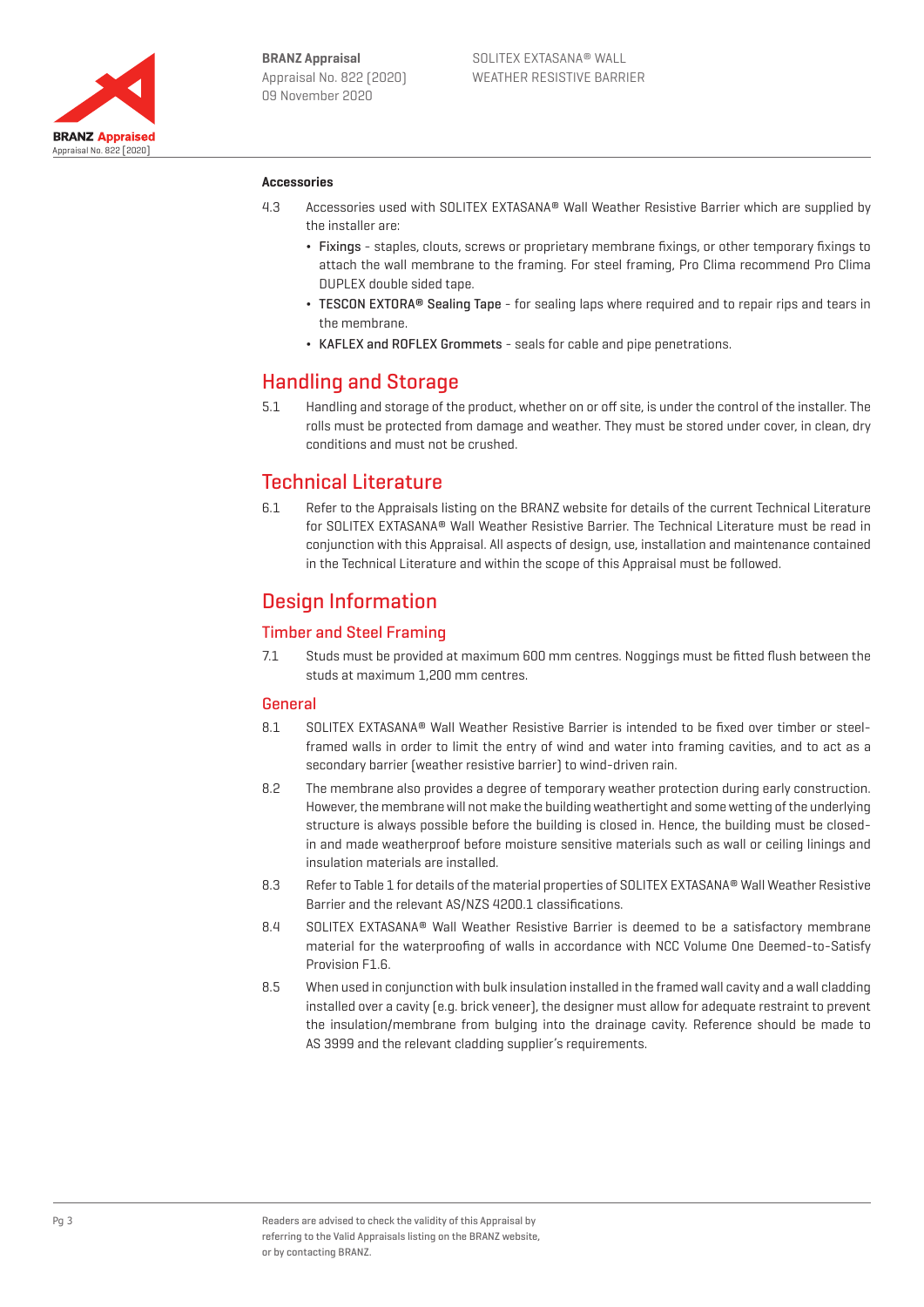

## **Table 1: SOLITEX EXTASANA® Material Properties**

| AS/NZS 4200.1<br>Properties                     | <b>Property Performance</b><br>Requirement       | <b>Actual Property</b><br>Performance               | AS/NZS 4200.1<br>Classification |
|-------------------------------------------------|--------------------------------------------------|-----------------------------------------------------|---------------------------------|
| Resistance to dry<br>delamination               |                                                  | Pass                                                | Not Applicable                  |
| Resistance to wet<br>delamination               |                                                  | Pass                                                | Not Applicable                  |
| Moisture Shrinkage                              | $\leq 0.5\%$                                     | Pass                                                | Not Applicable                  |
| <b>Folding Endurance</b><br>[machine direction] | $\geq 2.00$                                      | Pass                                                | Not Applicable                  |
| <b>Folding Endurance</b><br>(cross direction)   | $\geq 1.70$                                      | Pass                                                | Not Applicable                  |
| <b>Electrical Conductivity</b>                  | <b>Insulation Resistance</b><br>$>10$ M $\Omega$ | <b>Insulation Resistance</b><br>$>10$ M $\Omega$    | Electrically<br>Non-conductive  |
| <b>Edge Tear</b><br>[machine direction]         |                                                  | > 250 N (un-aged)<br>$> 180 N$ [aqed]*              | Extra Heavy                     |
| <b>Edge Tear</b><br>(cross direction)           |                                                  | > 180 N (un-aged)<br>$>110 N$ [aqed] $*$            | Extra Heavy                     |
| Tensile Strength<br>[machine direction]         | Not applicable                                   | > 4.8 kN/m (un-aged)<br>> 3.7 kN/m (aged)*          | Unclassified                    |
| Tensile Strength<br>(cross direction)           | Not applicable                                   | $> 3.7$ kN/m [un-aged]<br>$> 2.5$ kN/m (aged) $*$   | Unclassified                    |
| Absorbency                                      | $\geq 100$ g/m <sup>2</sup>                      | Pass                                                | High                            |
| Emittance                                       |                                                  |                                                     | Non-reflective                  |
| Vapour Control                                  | $≥0.1429 \mu q/N.s$                              | $1.35 \mu q/N.S$                                    | Class 4 - Vapour<br>Permeable   |
| <b>Water Control</b>                            | $\geq 100$ mm                                    | Pass                                                | High                            |
| Flammability                                    | $\leq 5$                                         | Pass                                                | Low                             |
| Heat Shrinkage                                  |                                                  | Machine direction:<br>0.0%<br>Cross direction: 0.0% |                                 |
| <b>Burst Strength</b><br>[AS 2001.2.19]         | $\geq 200$ N                                     | > 370 N (un-aged)<br>> 290 N (aged)*                | Light Wall                      |

\*Aged values are for product tested after the equivalent of 180 days UV exposure.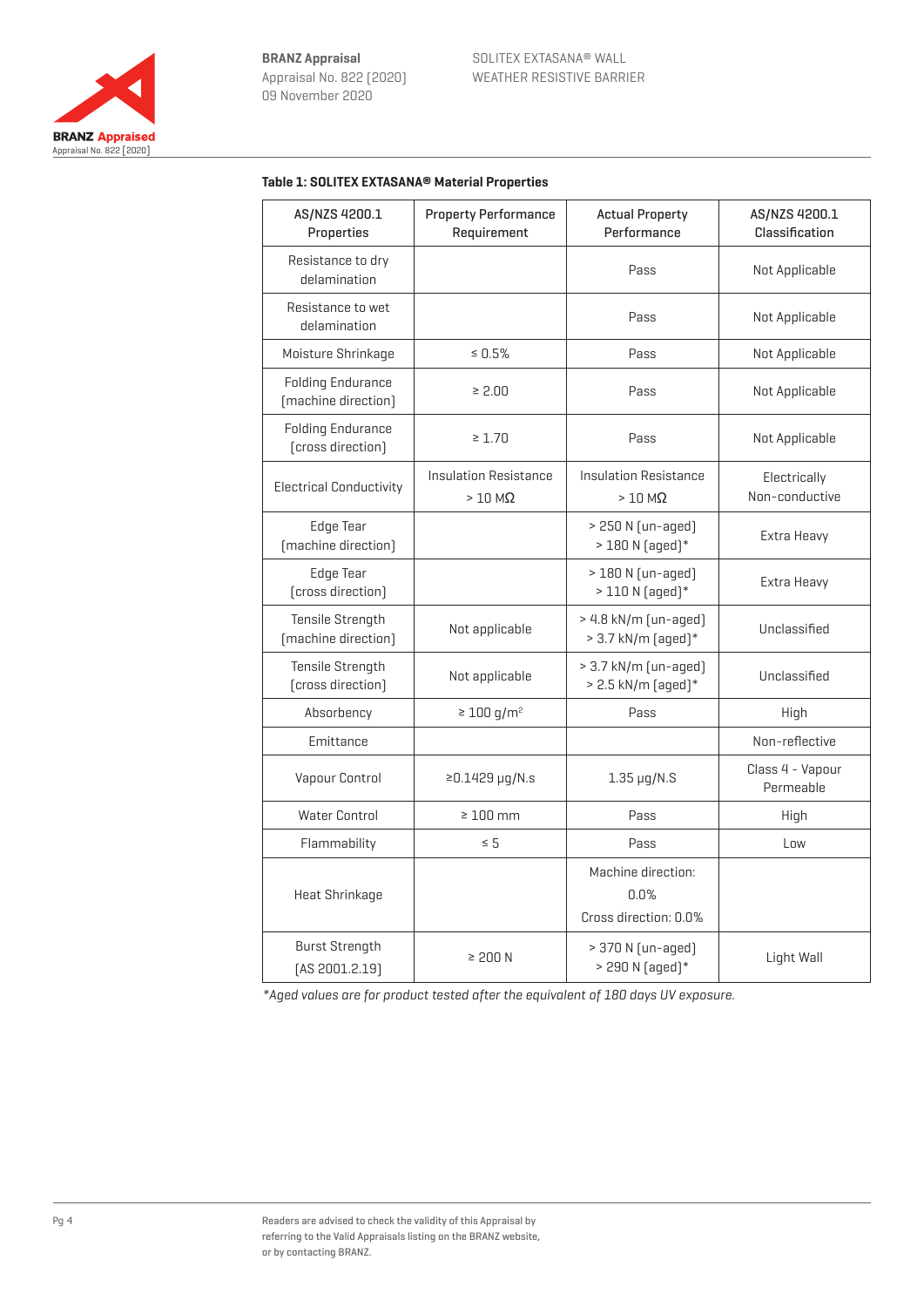

# **Durability**

#### **Serviceable Life**

- 9.1 Provided it is not exposed to the weather or ultraviolet (UV) light for a total of more than 180 days, and provided the exterior cladding is maintained in accordance with the cladding manufacturer's instructions and the cladding remains weather resistant, SOLITEX EXTASANA® Wall Weather Resistive Barrier is expected to have a serviceable life equal to that of the cladding.
- 9.2 SOLITEX EXTASANA® has been tested in accordance with AS/NZS 4200.1 for heat shrinkage. It will not shrink under high temperatures and is therefore suitable for use under dark coloured sheet metal wall claddings.

#### Flammability

- 10.1 SOLITEX EXTASANA® Wall Weather Resistive Barrier has an AS 1530 Part 2 flammability index of less than 5 and therefore has a flammability index classification of low, in accordance with AS/NZS 4200.1.
- 10.2 SOLITEX EXTASANA® Wall Weather Resistive Barrier is a membrane-type material less than 1 mm thick and has a flammability index not greater than 5. It is therefore deemed non-combustible in accordance with NCC Volume One Deemed-to-Satisfy Provision C1.9 (e)(vi) and NCC Volume Two Acceptable Construction Practice Paragraph 3.7.1.1 (f).

### Heating Appliances, Fireplaces, Chimneys and Flues

11.1 SOLITEX EXTASANA® Wall Weather Resistive Barrier must be separated from fireplaces, heating appliances, flues and chimneys in accordance with the requirements of the BCA for the protection of combustible materials.

## Bushfire Resistance

#### **Bush Fire Zones**

12.1 Australian Standard AS 3959 is cited as a means of demonstrating compliance for Bushfire Prone Areas. The standard specifies in clause 3.10 that where membrane is required that it shall have a flammability index of not more than 5. SOLITEX EXTASANA® Wall Weather Resistive Barrier meets this requirement.

### Damp and Weatherproofing

- 13.1 Wall claddings installed over SOLITEX EXTASANA® Wall Weather Resistive Barrier must meet the performance requirements of the BCA, e.g. Deemed-to-Satisfy wall claddings covered by the BCA, or wall claddings covered by a valid BRANZ Appraisal.
- 13.2 SOLITEX EXTASANA® Wall Weather Resistive Barrier, when installed in accordance with the Technical Literature and this Appraisal will assist in the total cladding systems compliance with the Damp and Weatherproofing performance clauses of the BCA.

#### Condensation and Water Vapour Management

- 14.1 SOLITEX EXTASANA® Wall Weather Resistive Barrier is classified as a vapour permeable membrane in accordance with AS/NZS 4200.1.
- 14.2 In a sole-occupancy unit of a Class 2 building or a Class 4 part of a building, SOLITEX EXTASANA® Wall Weather Resistive Barrier meets the requirements of NCC Volume One Deemed-to-Satisfy Provision F6.2 [a][i] and [iii] and is therefore suitable for use in climate zones 6, 7 and 8.
- 14.3 SOLITEX EXTASANA® Wall Weather Resistive Barrier meets the requirements of NCC Volume Two Acceptable Construction Practice Paragraph 3.8.7.2 (a)(i) and (iii) for a Class 1 Building and is therefore suitable for use in climate zones 6, 7 and 8.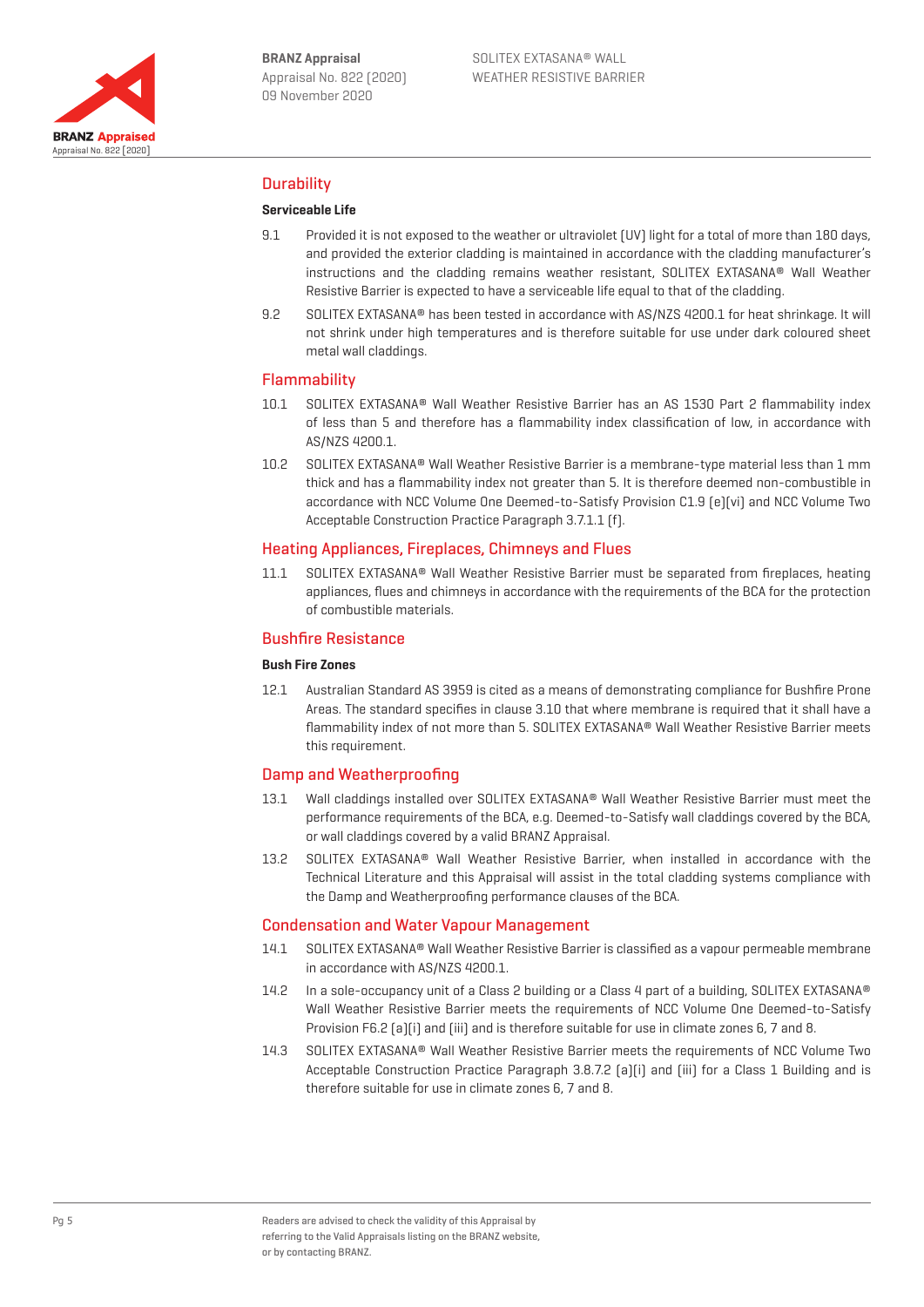

Appraisal No. 822 [2020]

**BRANZ Appraised** 

# Installation Information

# Installation Skill Level Requirements

15.1 Installation must always be carried out in accordance with the SOLITEX EXTASANA® Wall Weather Resistive Barrier Technical Literature and this Appraisal, by competent tradespersons with an understanding of wall membrane installation.

## Membrane Installation

- 16.1 SOLITEX EXTASANA® Wall Weather Resistive Barrier must be fixed to all framing members at maximum 300 mm centres with large-head clouts 20 mm long, 6-8 mm staples, self-drilling screws or proprietary membrane fixings. The membrane must be pulled taut over the framing before fixing.
- 16.2 SOLITEX EXTASANA® Wall Weather Resistive Barrier must be run horizontally and must extend from the upper-side of the top plate to the under-side of the bearers or wall plates supporting ground floor joists, or below bottom plates on concrete slabs. Horizontal laps must be no less than 150 mm wide, with the direction of the lap ensuring that water is shed to the outer face of the membrane. End laps must be made over framing and be no less than 150 mm wide.
- 16.3 The wall membrane should be run over openings and these left covered until windows and doors are ready to be installed. Openings are formed in the membrane by cutting on a 45 degree diagonal from each corner of the penetration. The flaps of the cut membrane must be folded inside the opening and stapled to the penetration framing. Excess membrane may be cut off flush with the internal face of the wall frame.
- 16.4 Where the membrane needs to be supported, polypropylene strap or galvanised wire must be installed horizontally over the membrane at 300 mm centres. Alternatively, 75 mm galvanised wire mesh can be installed over the entire membrane surface.
- 16.5 SOLITEX EXTASANA® Wall Weather Resistive Barrier can be added as a second layer over window and door joinery head flashings.
- 16.6 When used behind masonry veneer cladding, the brick ties must be fixed to the face of the stud only.
- 16.7 When fixing the product in windy conditions, care must be taken due to the large sail area created by wide roll widths.
- 16.8 Any damaged areas of SOLITEX EXTASANA® Wall Weather Resistive Barrier, such as tears, holes or gaps around service penetrations, must be repaired using TESCON EXTORA Sealing Tape. Damaged areas can be repaired by covering with new material lapping the damaged area by at least 150 mm and taping, or by taping small tears.
- 16.9 Pipe or cable penetrations through the SOLITEX EXTASANA® Wall Protection Membrane, must be sealed using KAFLEX or ROFLEX Grommets in accordance with their Technical Literature.

#### **Inspections**

16.10 The Technical Literature must be referred to during the inspection of SOLITEX EXTASANA® Wall Weather Resistive Barrier installations.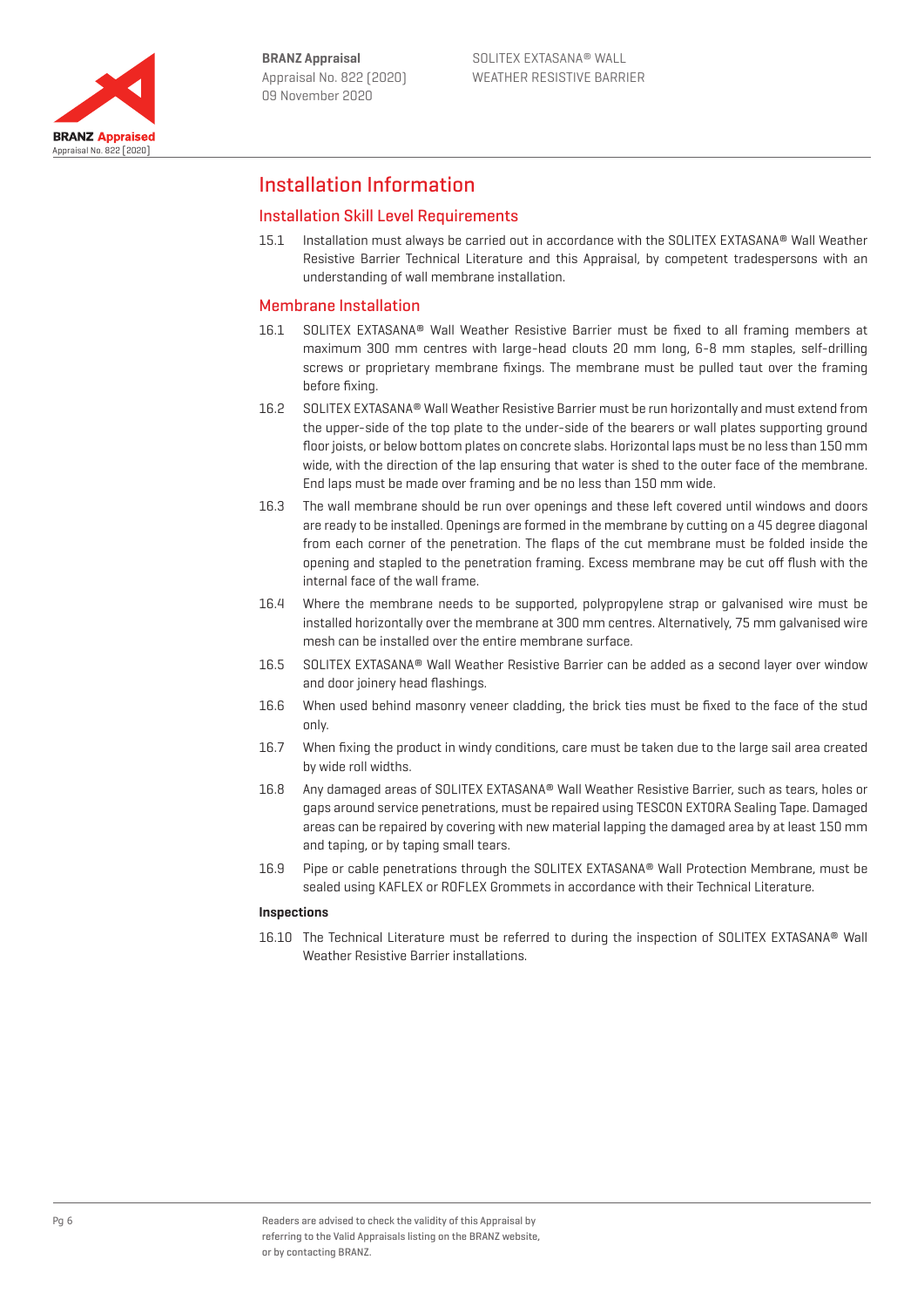

# Basis of Appraisal

The following is a summary of the technical investigations carried out:

# **Tests**

- 17.1 The following tests have been carried out on SOLITEX EXTASANA® Wall Weather Resistive Barrier in accordance with AS/NZS 4200.1: Resistance to dry delamination, resistance to wet delamination, moisture and heat shrinkage, folding endurance, electrical conductivity, tensile strength, edge-tear resistance, resistance to water vapour transmission, resistance to water penetration, and surface water absorbency. A range of these tests were completed before and after SOLITEX EXTASANA® was exposed to UV light.
- 17.2 The flammability index of SOLITEX EXTASANA® Wall Weather Resistive Barrier has been evaluated in accordance with AS 1530.2.

## Other Investigations

- 18.1 A durability opinion has been given by BRANZ technical experts.
- 18.2 The practicability of installation of SOLITEX EXTASANA® Wall Weather Resistive Barrier has been assessed by BRANZ and found to be satisfactory.
- 18.3 The Technical Literature, including installation instructions, has been examined by BRANZ and found to be satisfactory.

### **Quality**

- 19.1 The manufacture of SOLITEX EXTASANA® Wall Weather Resistive Barrier has not been examined by BRANZ, but details regarding the quality and composition of the materials used were obtained by BRANZ and found to be satisfactory. BRANZ has taken note of CodeMark Certificate GM-CM30032 covering quality aspects associated with the product.
- 19.2 The quality of supply to the market is the responsibility of Pro Clima Australia Pty Ltd.
- 19.3 Building designers are responsible for the design of the building, and for the incorporation of the wall membrane into their design in accordance with the instructions of Pro Clima Australia Pty Ltd.
- 19.4 Quality of installation is the responsibility of the installer in accordance with the instructions of Pro Clima Australia Pty Ltd.

### Sources of Information

- ¬ AS 1530.2: 1993 Test for flammability of materials.
- ¬ AS 3959: 2018 Construction of buildings in bushfire-prone areas.
- ¬ AS 3999: 2015 Bulk thermal insulation installation.
- ¬ AS/NZS 4200.1: 2017 Pliable building membranes and underlays materials.
- ¬ National Construction Code 2019 Building Code of Australia Australian Building Codes Board.